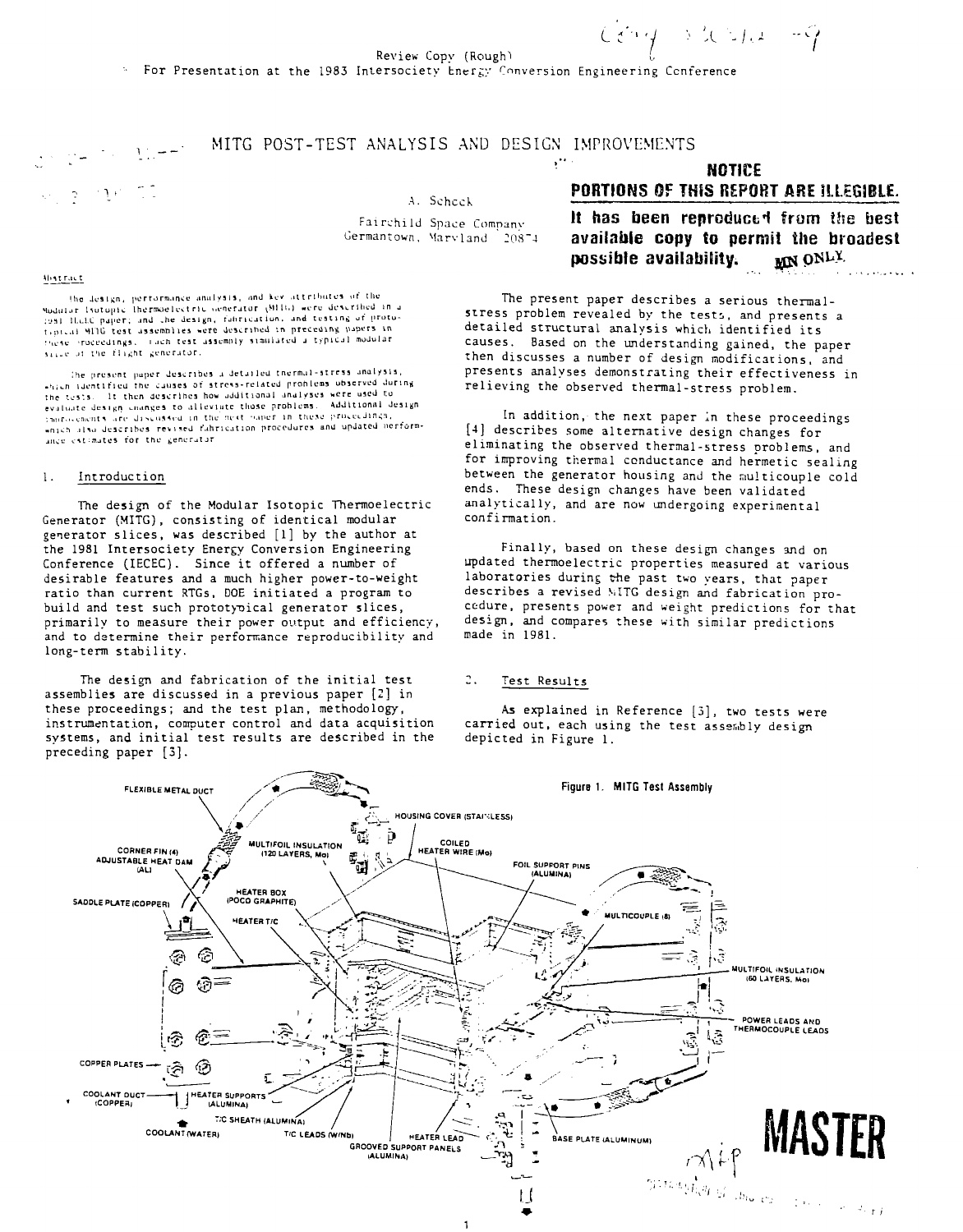As shown, each test assembly contains eight multicouples, consisting of 18 series-connected thermoelectric couples. Figure *2* shows an exploded view of a typical multicouple used in these tests. Details of the multicouple design and fabrication procedure are described in Reference [2].





The tests and post-test analyses indicated that the initial multicouple design had a number of problems requiring corrective action. The paper will explain how additional analyses and other studies served to lientifv the causes of those problems, and to suggest charges in design and fabrication to eliminate them. These changes have been analytically and experimentally evaluated, with very encouraging results. Additional experimental confirmation tests now under way will be described, and their results will be presented at the conrerence.

#### 3. Therral-Stress Problem

As reported in Reference [3], even during the outgassing and heat-up of the two test assemblies to their design temperatures, a number of electrical and thermal anomalies became apparent. Tnese appeared to a greater or lesser degree in all 16 multicouples. It was surmised that these anomalies were due to cracks, either within the Jeg assemblies or in the hot- or cold-shoes; but this could not be confirmed until the tests were terminated.

After disassembly and detailed post-test examinations conducted at Fairchild and in greater detail at a number of other laboratories (Thermo Electron, Battelle-Columbus, Ames, GE-Valley Forge, and Teledyne-Timonium), cracks were found at the following locations:

- Near the center of the cold ends of the leg assemblies
- At the outer edges of their hot ends
- At the outer corners of the cold ends

The first of these was by far the most common and most serious. Such cracks were found in all 16 multicouples, and in many cases had led to complete cleavage at the thermopile's cold end. As shown in Figure 3, the cleaved surface was slightly dome-shaped, concave when viewed from the cold end.

**Figure 3. Typical Break** at Cold **End** ol Thermopile



This type of cracking and/or cleavage occurred mostly within the SiGe legs. Thus, it appears that the bonds between the legs and the cold shoes, as well as the glass bonds between the cold shoes and the cold studs, are actually strenger than the SiGe legs themselves.

The second type of crack, near the hot ends' outer edges, occurred much less frequently. When they did occur, these were incipient cracks which did not penetrate far coward the center. In no case did they lead to cleavage or loss of the heat collector.

The third type of crack, near the cold ends' outer corners, appeared even less frequently. The only noticeable evidence of their occurrence was occasional discoloration at the corners of the cleavage planes. This suggested that cracking at the corners may have occurred during fabrication or early during outgassing, whereas the cleanliness of the rest of the broken surface indicated that cleavage had occurred much later, at a higher tempe ature.

The abo\e-described cracking, particularly the first type, is very serious and must be eliminated. It was considered most likely that the observed cracks 'ere produced by thermal stresses resulting from one oi more of the following causes:

- The bimetallic (W/Mo) cold stud, causing bowing during cooldown and heatup after fabrication
- Mismatch in thermal expansion coefficient between the thermoelectric leg assembly and the cold stud and heat collector
- Bowing of the leg assembly's hot and cold ends due to the large (700°C) temperature gradient at operating condition
- The high expansion coefficient of the aluminum wall on which the multicouple is mounted

Each of the above would produce thermal stresses, during fabrication and/or operation, and could be a plausible cause of the observed cracking. Clearlv, a detailed stress analysis was needed, covering the thermal history of the multicouple during the various fabrication steps and subsequent heatup to operating temperature. This analysis could identify the dominant cause of thermal stresses. Only then could appropriate design modifications be proposed and evaluated.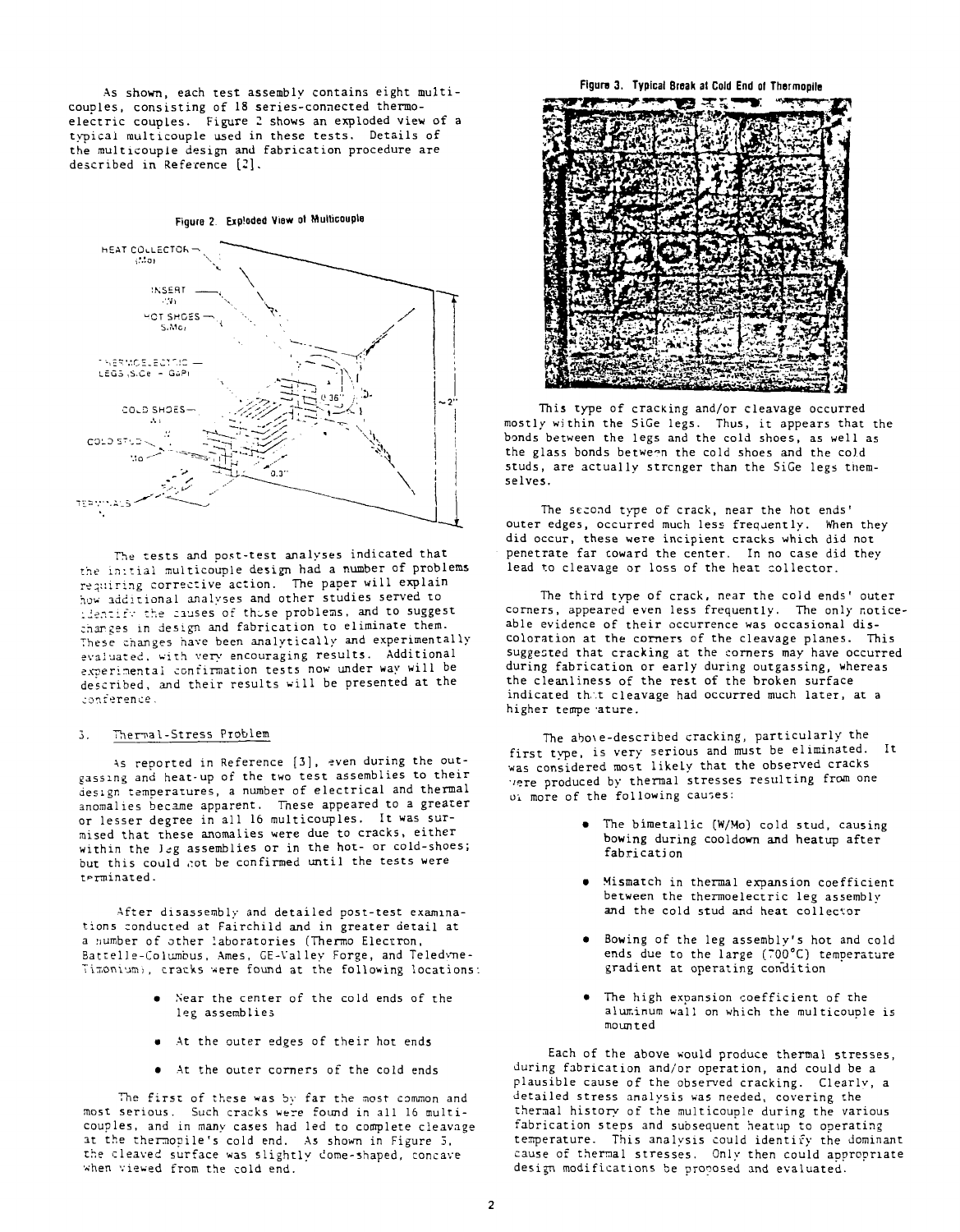#### 4. Thermal Stress Analysis

Fhe model initially used in Fairchild's thermal stress analyses is shown in Figure 4. It represents a 45° segment, taking advantage of the multicouple's eight-fold symmetry. The model included the tungsten heat collector insert, the glass-bonded SiGe leg assembly, the W/Mo cold stud, the Al housing wail, and a nut (which was assumed to be infinitely stiff). The SiMo hot shoes were not modeled separately, but were incorporated in the SiGe leg assembly. Nor were the thin tungsten cold shoes explicitly represented.

#### **Figure 4. Thermal-Stress Model, Bass Case**



As explained in Reference [5], the analysis made use of the MacNeal-Schwendler version of the NAST; AN computer code, supplemented by the PATRAN pre- and post-processing software of PDA Engineering.  $\lambda$  special scheme for accommodating temperature-dependent expansion coefficients was developed by Fairchild. The NASTRAN model contained 144 solid-shell elements connecting 1290 grid points, for a total of 3000 static degrees of freedom. Both 20-node hexahedral elements and 15-node pentahedral elements were used.

Each case analyzed consisted of seven to nine subcases. As explained in [5], thess subcases were needed to simulate the thermal cycles involved in brazing the bimetallic cold stud at 980°C, making a high-temperature (1100°C) glass bond between the thermopile and the heat collector, making a low-temperature  $(680^{\circ}C)$ glass bond between the thermopile and the cold stud, bolting the multicoaple to the aluminum housing, and heating the assembly to its 1000°C/300°C operating temperature.

A typical case required three to four hours of CPU time, and generated over 80,000 lines of output data. Ultimately, nore than 25 cases were analyzed to identify the dominant cause of thermal stresses and to evaluate a variety of possible design fixes.

To reduce the flood of output data to tractable form, a post-processing program was written to extract only the most significant data. First, attention Was restricted to stresses in the SiGe leg assembly, since that is where the cracks had occurred. Next, attention was confined to the diagonal boundary plane, since that is where the highest stresses were found to occur. Finally, within that plane, we restricted our attention to the six aesh points at the upper and lower boundaries of the legs, since that is where cracks had been observed and where calculated stresses were

highest. By thus restricting our attention, the number of data sets to be examined was reduced from 1290 mesh points to 12 mesh points.

The computed results for those 12 mesh point are displayed in Table 1, which presents both the fabrication stresses, after cooldown, and the operating stresses with the 1000°C/300°C temperature gradient.

The data presented are for the base case; i.e. , the case representing the multicouple design in the initial test assemblies. Note that all stresses have been rounded off to the nearest ksi. Although this often leaves only one significant figure, the resultant clarity makes it much easier to discern trends and differences between alternative designs.

| Table 1. Base Case               |
|----------------------------------|
| Tensile Stresses in SiGe, in ksi |

**TENSILE STRESSES IN SIG. IN ksi**

|                   | <b>CASE .</b>                    |                   |                             | $\mathbf{I}$             |                      |                         |                              |                                       |  |  |
|-------------------|----------------------------------|-------------------|-----------------------------|--------------------------|----------------------|-------------------------|------------------------------|---------------------------------------|--|--|
| Housing Wall      |                                  |                   | Âί<br>$\mathbf{u}$ .        |                          |                      |                         |                              |                                       |  |  |
|                   | Sifae Ean Coatt<br>Cald Stud     |                   |                             |                          |                      |                         |                              |                                       |  |  |
|                   | Material                         |                   |                             | WIMO                     |                      |                         |                              |                                       |  |  |
|                   | Thickness mill<br>Heat Callector |                   |                             | 10/20                    |                      |                         |                              |                                       |  |  |
|                   | Material                         |                   | w                           |                          |                      |                         |                              |                                       |  |  |
|                   | Thickness (mil)                  |                   | 60                          |                          |                      |                         |                              |                                       |  |  |
|                   | Radial                           |                   | σ.                          | Cartesian Stresses<br>٥. | σ,                   |                         | <b>Principal Stresses</b>    |                                       |  |  |
|                   |                                  | Position          | $-15$                       | - 14                     | - 7                  | $\sigma_{\star}$<br>- 1 | $\overline{\sigma_9}$<br>- 7 | σç<br>- प                             |  |  |
| AFTER FABRICATION |                                  | Ž                 | $-15$                       | -5                       | -a                   | $\ddot{\phantom{a}}$    | ٠q                           | $\cdot$                               |  |  |
|                   | Hot End                          | ĭ                 | $-13$                       | - 12                     | - 1                  | $\cdot$ 2               | - 14                         | $\cdot$ 11                            |  |  |
|                   |                                  | ė                 | $-12$                       | - 12                     | - 2                  | O                       | $\ddot{\phantom{1}}$         | $-11$                                 |  |  |
|                   |                                  | ٩                 | - 12                        | .13                      | د<br>3               | د<br>2                  | - 16                         | - 13                                  |  |  |
|                   |                                  | Á                 | $-14$<br>$\mathbf{t}$       | ۰. و.                    |                      |                         | $-20$                        | ٠١)                                   |  |  |
|                   |                                  | ×                 | - 13<br>- 14                | .11<br>- 17              | ŧ<br>$\cdot$         | Ŧ                       | ाड<br>$-15$                  | $-13$<br>$-13$                        |  |  |
|                   |                                  | ž<br>ï            | .15                         | $-15$                    | ٠,                   | $\cdot$                 | $-16$                        | .14                                   |  |  |
|                   | Cold End                         |                   | ۹                           | 14                       | ٠ż                   | $\frac{1}{2}$           | $-17$                        | .13                                   |  |  |
|                   |                                  |                   |                             | 4٠.                      | ٠                    | ۰                       | - 17                         | ٠,                                    |  |  |
|                   |                                  |                   | $\cdots$                    | ٠6                       |                      |                         | .46                          | ه .                                   |  |  |
|                   |                                  |                   | .7                          | .,                       | - 2                  | $\cdot$ 1               | -8                           | - 2<br>٠                              |  |  |
|                   |                                  |                   | د٠                          | $\cdot$ 2                | ٠š                   | -2                      | $-4$                         | $\cdot$ 1                             |  |  |
|                   | Hot End                          | ï                 | -5                          | $\cdot$ 5                | $\ddot{\phantom{1}}$ | $\cdot$                 | -6                           | $\cdot$<br>ï                          |  |  |
|                   |                                  |                   | $\cdot$                     | -5                       | $\frac{1}{2}$        | .,                      | -6                           |                                       |  |  |
|                   |                                  | ŧ                 | $\ddot{\phantom{0}}$        | -4                       | $\frac{1}{5}$        | ٥                       | $-5$                         | - 1                                   |  |  |
|                   |                                  | ś                 | ÷,                          | $\cdot$                  |                      | 6                       | - 1                          | $\ddot{\phantom{0}}$                  |  |  |
| IN OPERATION      |                                  |                   | þ                           | þ                        | 7                    | Ŧ,<br>٠                 | - 1                          | J.                                    |  |  |
|                   |                                  | ż<br><sup>1</sup> | $\ddot{\phantom{a}}$<br>- 7 | $\cdot$ 7<br>$-4$        | 17<br>10             | 14                      | -6<br>-9                     | $\overline{\phantom{a}}$<br>$\cdot 6$ |  |  |
|                   | Cold End                         | å,                | -8                          | $\ddot{\phantom{a}}$     | - 5                  | $\ddot{\phantom{0}}$    | و.                           |                                       |  |  |
|                   |                                  | 5                 | $\cdot$ ?                   | $-6$                     | - 3                  | - 2                     | ٠٩                           | $-5$<br>- 6                           |  |  |
|                   |                                  | ã                 | -5                          | $\overline{\phantom{a}}$ | 2                    | o                       | - 8                          | -5                                    |  |  |
|                   |                                  |                   |                             |                          |                      |                         |                              |                                       |  |  |

Table 1 presents both the cartesian stresses and the principal stresses. As can be seen, the highest cartesian tensile stresses  $(\sigma_{_x})$  are in the 2-direction, parallel to the multicouple axis; and these are very close to the largest principal stresses (a.) . Consequently, our examination of future results can be further simplified by confining our attention to the axial tensile stresses at the critical 12 mesh points. This is illustrated in Table 2, for the base case.

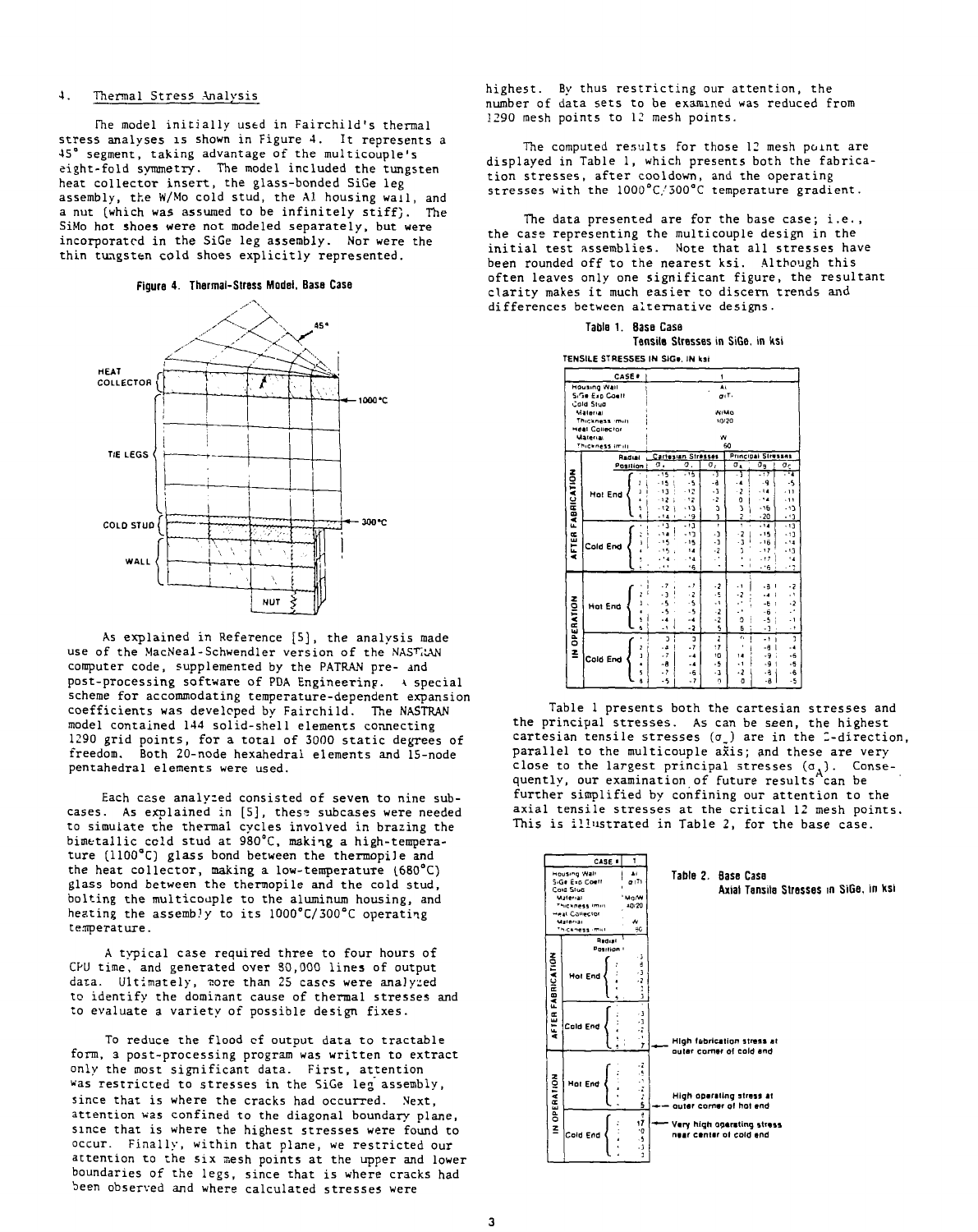The most interesting thing about Table 2 is how closely the analytical results match the experimental findings. The worst stress is the 17 ksi operating stress near the center of the leg assembly's cold end, precisely where the dome-shaped cleavages had occurred. The operating stress at the outer corner of the hot end and the fabrication stress at the corner of the cold end are lower, but still too high. These are the locations where secondary damage was observed in the tests. This excellent agreement between the experimental and analytical results lends confidence in the validity of the analytical model and methodology.

The analytical results for the base case are displayed graphically in Figure 5. This, and similar figures presented later, shows (in exaggerated form) the deflections due to the operational temperature gradients. Note the curvature of the upper and lower faces of the SiGe assembly, as predicted by theory, and also the thermal expansion of the aluminum wall.

#### Figure 5. Base Case



The figure also shows the axial stresses at the 12 critical points under operating conditions (in ksi). The latter are obtained by superposition of the fabrication and temperature-gradient stresses.

#### 5. Dominant Source of Thermal Stresses

Having gained confidence in the validity of the analysis, the model was next used to identify the dominant source(s) of the thermal stresses, and to evaluate design modifications to eliminate or substantially reduce those stresses. The four possible causes of thermal stress listed at the end of Section 3 were investigated one at a time.

#### 5.1 Bimetallic Cold Stud

First, we analyzed a case identical to the base case except for the use of an all-tungsten cold stud. This was to eliminate the effect of the bimetallic cold stud, which would tend to change its curvature when it was heated or cooled. The results of that change are presented in Table 3 (Case 3).

As shown, elimination of the bimetallic cold stud reduces the fabrication stress at the cold end's corners from 8 ksi to 1 ksi. But it does nothing to reduce the worst problem, the very nigh operating stress near the center of the cold end. In fact, that stress actually went up a little, probably because of the higher modulus of tungsten.

## **Table 3. Eltect ol Bi-Melallic Cold Stud**

AXIAL TENSILE STRESSES IN SIGe IN 5.1.



## 5.2 Mismatched Expansion Coefficients

The second possible cause investigated was the difference in expansion coefficients between SiGe and tungsten. Although these two materials are very close, tungsten does have a slightly higher coefficient. To eliminate this effect, a case was run in which the expansion coefficient of tungsten was arbitrarily set equal to that of SiCe. The resultant stresses are shown in Table 4 (Case 4).

#### **Table 4. Ellect ol Matched Expansion Coellicients**





As would be expected, setting the expansion coefficients of the heat collector and cold stud equal to that of the SiGe legs eliminates all fabrication stresses, at both ends. But, as shown in Table 4, it has no significant effect on :he high operating stresses.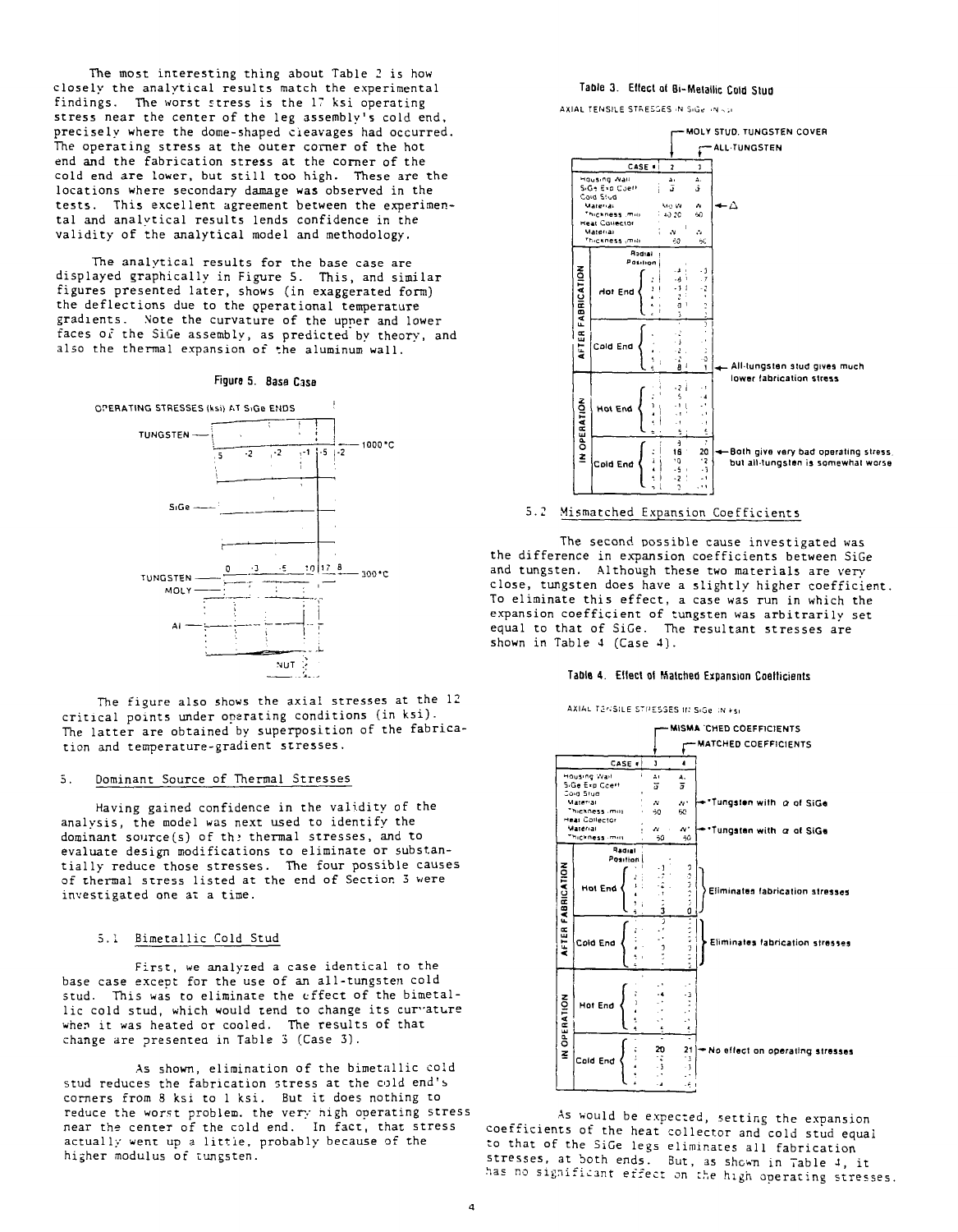### 5.3 Effect of Temperature Gradient

Having eliminated the bimetallic cold stud and the difference in expansion coefficients as the dominant cause of the high operating stresses at the cold end of the multicouple, we were left with two<br>other possible explanations: the curvature of the SiGe leg assembly as the result of the 700°C temperature gradient; and the high expansion coefficient of the .<br>aluminum wall.

The first of these effects is illustrated in Figure 6. which shows what the stress-free deformation of the unbonded components would be at their operating temperatures. As can be seen, the SiGe assembly would assume a convex curvature at its upper (hot) surface and a concave curvature at its lower (cold) surface. The corresponding tungsten parts would, of course, remain flat.

Figure 6. Effect of Temperature Gradient on Unbonded Parts



When the above parts are bonded together, the respective surfaces at each interface must remain congruent. Thus, there clearly is a conflict at each of the interfaces, resulting in tensile stresses near the outside of the hot interface and near the center of the cold interface. These theoretical stresses are qualitatively consistent with our earlier experimental observations. Thus, the observed stresses could in fact be due to the temperature gradient, even if the expansion coefficients of all the materials were identical.

To test whether this was the case, or whether the dominant stress source was the high expansion coefficient of the aluminum wall, the base-case multicouple was analyzed without any wall. The results of that analysis are displayed in Figure 7 and in Table 5.

### Figure 7. Effect of Omitting Aluminum Wall from Base Case









As can be seen, omission of the wall virtually eliminates the operating stress at the center of the<br>multicouple's cold end. Thus, we conclude that the previously observed high stress at the center of the cold end was not due to the curvature of the leg assembly shown in Figure 6. Rather, it was due to the high expansion coefficient of the aluminum wall.

#### 5.4 Wail Expansion Effect

To confirm this conclusion, we analyzed a case identical to the base case, except that the multicouple was bolted to a molybdenum wall, which matched the expansion coefficient of the cold stud. The results of that analysis are shown in Tigure 8.

## Figure 8. Base Case with Molybdenum Wall

## OPERATING STRESSES (ksi) AT SiGe ENDS



As can be seen, the high operating stresses near the center of the cold end virtually vanish when the expansion coefficient of the wall matches that of the cold stud.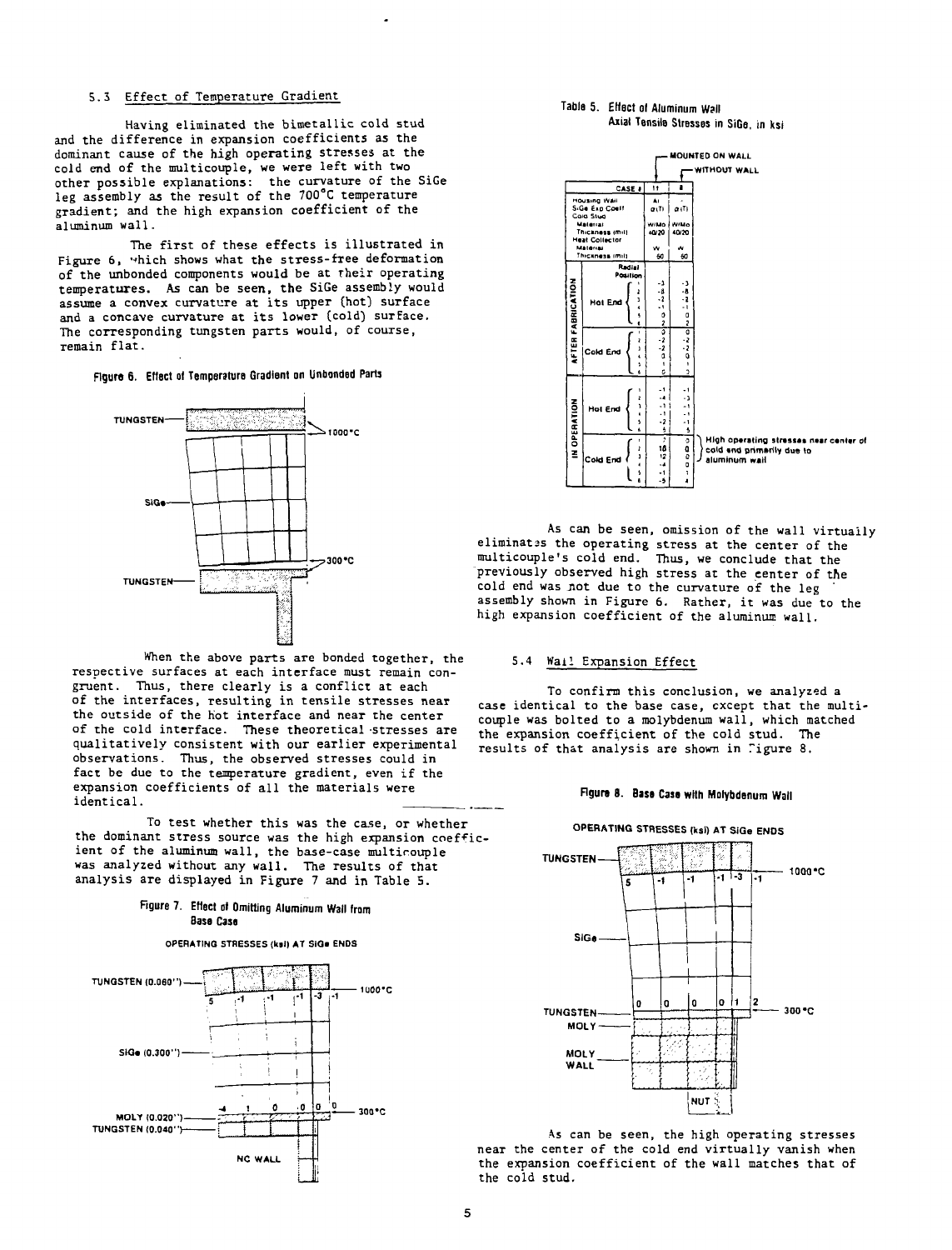These results confirm that the dominant stress source is the high expansion of the aluminum wall. The mechanism for this is clear from inspection of Figure 5. Near the axis of the multicouple, the expansion of the aluminum wall is resisted by the tension in the stud pin. But near the outside, the expansion of the aluminum causes the edges of the stud head to curve upward.

The resultant curvature of the stud surface is exactly opposite to the curvature of the leg assembly's cold end shown in Figure 6. Thus, the expansion of the aluminum wall causes a high operating stress at the center of the cold end, which led to the very serious cracks and cleavages observed in the initial tests.

It may legitimately be asked why the above analyses were not undertaken before the test hardware was built. In retrospect, they certainly should have been. But these analyses represent a major and time-consuming effort, and there was no a-priori evidence that they were needed, or that tney would prove as informative and productive as they did.

#### 6. Elimination of Thermal Stress

The principal cause of the thermal stresses having been determined, a number of possible design changes to eli: inate those stresses were investigated. Some of these are discussed below:

#### 6.1 Compliant Cushion

One possible solution would be to insert a low-modulus cushion between the cold stud and the SiGe assembly, to decouple the latter from the aluminum expansion effect. To this end, Thermo Electron based on prior experience on another program — had recommended the addition of a thin graphite layer (Stackpole 2128) between the tungsten cold stud and the SiGe assembly. These two materials have very similar expansion coefficients, have been successfully bonded to each other, and the graphite has an attractively low modulus (~10<sup>6</sup> psi). When this suggestion was analyzed by Fairchild, it yielded the results shown in Figure 9 and Table 6.





As can be seen, the graphite layer is quite compliant. As shown in Table 6, its use completely eliminates the cold-end fabrication stresses, and cuts the cold-end peak operating stress in half. While this was not considered good enough to ensure survival by itself, it was a big step forward and its use is beneficial in conjunction with other design improvements, as shown in Sections 6.2 and Reference [4]'.

**Table 6. cllact al Graphite-Cushioned Cold Stud**



In addition to the graphite-cushioned cold stud, Thermo Electron had also suggested the use of a graphite heat collector, in place of the bimetallic (Mo/W) structure used in the initial test assemblies (see Figure 2). This suggestion was analyzed by Fairchild, with the results shown in Table 7.





As can be seen, the operating tertile stresses at the multicouple's hot end would be completely eliminated by the use of a graphite heat collector of equal thickness as before. However, this conclusion is somewhat misleading, because in reality a graphite heat collector must be almost three times as thick, as explained in Section 6.3.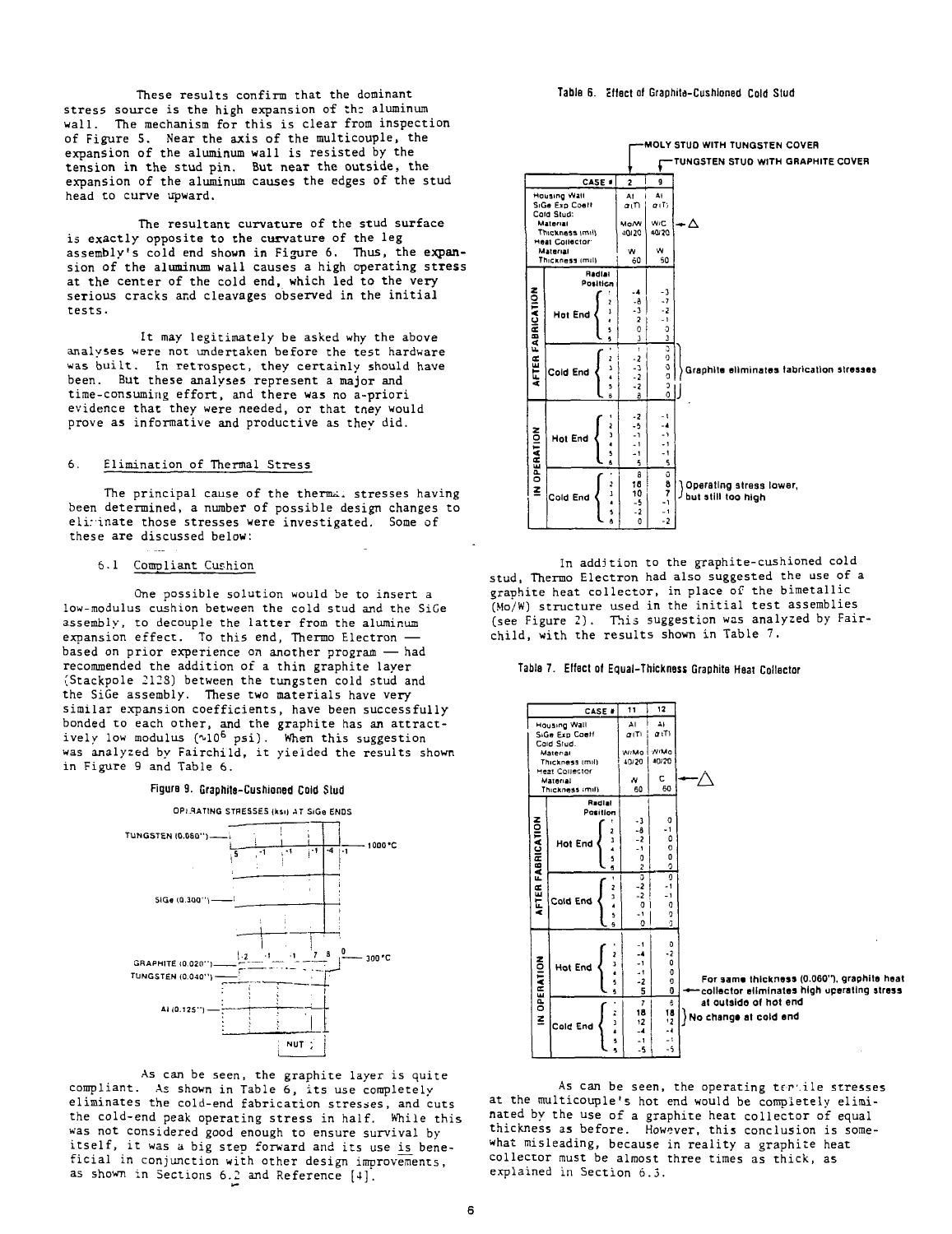#### 6.2 Double-Headed Cold Stud

Another design change, suggested by Fairchild, was the use of a double-headed cold stud, illustrated in Figure 10.



As shown, one of the stud heads is bonded to the SiGe thermopile, while the other bears against the aluminum housing wall. The intervening stress-relief slots (from all four edges) effectively serve to isolate the thermopile from the effects of the aluminum wall expansion.

However, the slots shown in Figure 10 impede not only stress transmission but also heat transmission. This is illustrated in Figure 11, which shows the temperature distribution for a typical design.

Figure 11. Temperature Map (in °C) of Double-Headed Cold Stud



As can be seen, the temperature drops for the dimensions shown in Figure 11 are considerable but not prohibitive. Therefore, these dimensions were tentatively selected for the stress analysis required to evaluate the merit of the concept.

Again, symmetry conditions were invoked to limit the stress-analysis model to a 45° segment. The computed results for a 0.060" heat collector and an all-tungsten double-headed cold stud are presented in Figure 12 and Table 8.

The effectiveness of the stress relief slots in isolating the SiGe legs from the aluminum expansion effects are clearly shown bv the deflection plots. As can be seen, the edges of the lower stud head curve upward, as the result of the aluminum expansion; while those of the upper stud head curve downward, as the result of the SiGe temperature gradient.

#### Figure 12. Eftect of Double-Headed Tungsten Stud Operating Stresses at SiGe Ends, in ksi

**OPERATING** STRESSES (kail AT SIGa ENDS



Table 8 compares the cold-end stresses for single-headed and double-headed cold studs. As can be seen, the double-headed stud has slightly higher fabrication stresses, as the result of its greater thickness and stiffness. But its peak operating stress is only one fifth that of the single-headed stud.





Thus, we see that the double-headed stud is much more effective than the graphite cushion in reducing the operating stresses at the center of the cold end. The effect of combining both of those design improvements is illustrated in Figure 13.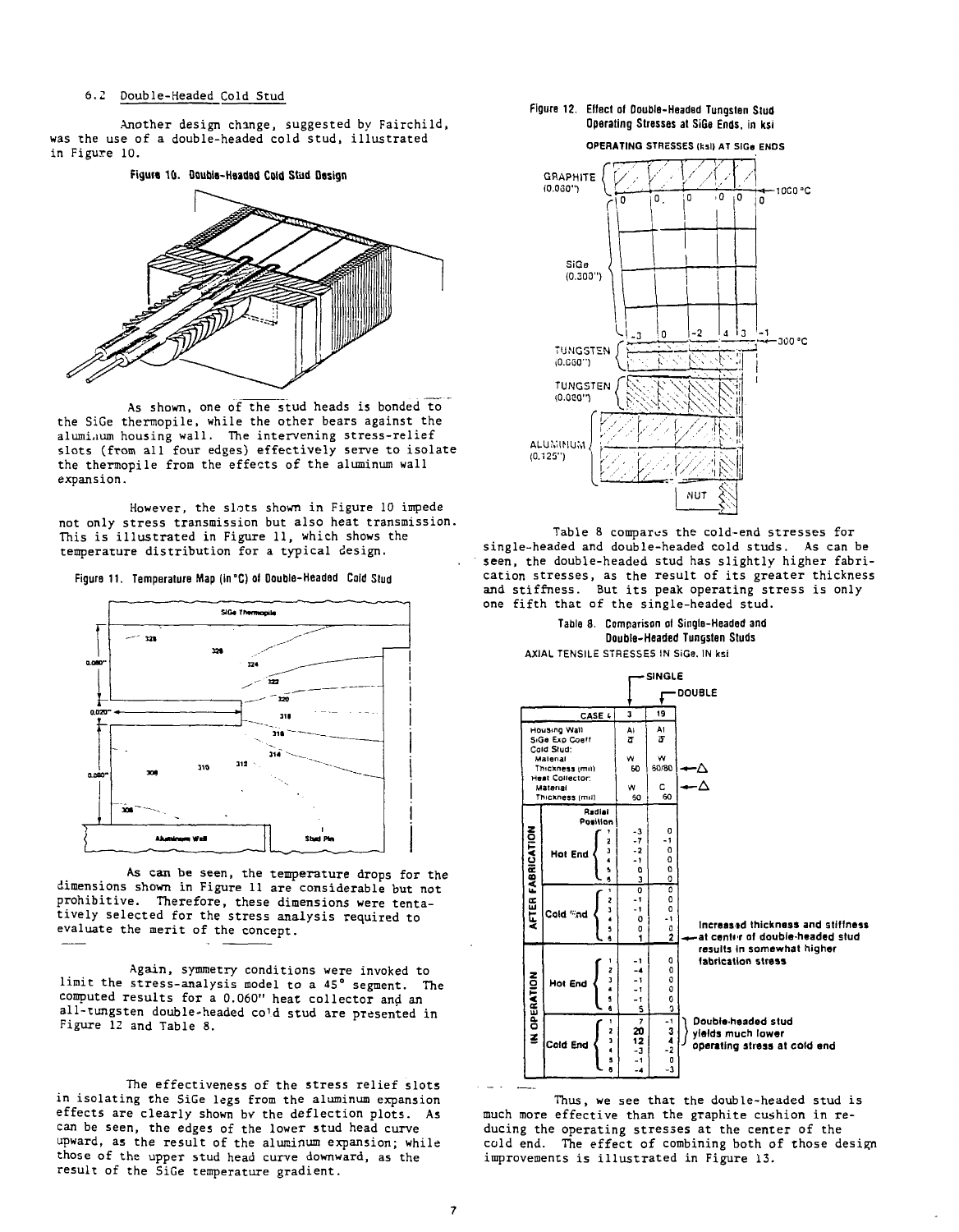Replacing 0.020" of the 0.060" upper stud head with graphite lowers the fabrication stress from 2 ksi to 1 ksi; and, as shown in Figure 13, it reduces the peak, cold-end stress from 4 ksi to 2 ksi.



Additional analysis showed that even that value can be further cut in half by using 0.040" of graphite instead of 0.020". Thus, theory predicts that the combination of the double-headed stud with the compliant graphite cushion would virtually eliminate the cold-end stresses.

#### 6.3 Graphite Heat Collector

As suggested earlier, a heat collector maximum thickness of 0.060" is adequate for molybdenum but not for graphite. The thermal conductivity of the graphite used (Stackpole 2128) at 1000°C is 0.43 w/cm°C, versus 1.15 w/cm°C for molybdenum. Thus, a graphite heat collector must be about 2.5 times as thick for the same thermal effectiveness. But since its density is only one sixth that of molybdenum, a graphite heat collector has less than half the weight of an equivalent molybdenum heat collector.

In addition to its lower weight and greater compliance, a graphite heat collector has three other advantages over molybdenum: It is easier to machine. It avoids the need for the troublesome W/Mo joint discussed in Section 4 of Reference [2]. And it avoids the need for a high-emissivity coating, since the emissivity of graphite is inherently high. Such a coating, which must last for at least seven years at operating temperature, would have been required in the case of a molybdenum heat collector, to avoid excessive heat source temperatures.

In fact, the heat source is constrained to a maximum surface temperature of 1100°C, and this constraint dictates the required heat collector thickness profile. To determine the optimum thickness profile, Fairchild conducted an iterative series of three-dimensional thermal analyses. The minimum-weight solution for the prescribed heat flow and boundary temperatures is depicted in Figure 14.

The optimum heat collector has the shape of a very shallow pyramid or pagoda. The variation of its thickness ; as a function of its x and y dimension is indicated by the thermal-model plot in Figure 14. (Note the difference in scale.)

#### **Figure 14. Isotherm Map at Graphite Heat Collector with Optimized Thickness Prolila**



As shown, the resultant isotherms are fairly evenly spaced, which demonstrates that the shape is close to optimum. However, they are very widely spaced near the center, above the SiGe legs. This indicates that we have more graphite than needed in this region.

Figure 14 shows a maximum heat collector thickness of 0.157", compared to the previously used 0.060" value. To determine the effect of a thicker heat collector on the hot-end stresses, the case illustrated in Figure 13 was rerun with a 0.180" heat collector, with the results shown in Figure 15.

**Figure 15. Ettect o( 0.180" Graphite Heat Collector OPERATING STRESSES (ksl) AT SIGO ENDS** 



Comparison of Figures 13 and 15 shows that increasing the heat collector thickness from 0.060" to 0.18C" has no effect on the cold-end stresses, but produces an operating tensile stress of 3 ksi at the outer corner of the hot end. This is due to the increased stiffness of the thicker graphite plate. The stiffer heat collector resists conforming to the gradient-induced curvature of the thermopile shown in Figure 6. This results in compressive stresses near the center and tensile stresses at the outside of the interface. Thus, the replacement of W/Mo by an equivalent thickness of graphite has eliminated the fabrication stress at the hot end and has reduced the peak operating stress from 5 ksi to 3 ksi, but has not eliminated it.

While the remaining 3 ksi stress may be tolerable, Fairchild suggested that this could be further reduced by cutting radial slots into the heat collector at 45° intervals. This would have no effect thermally,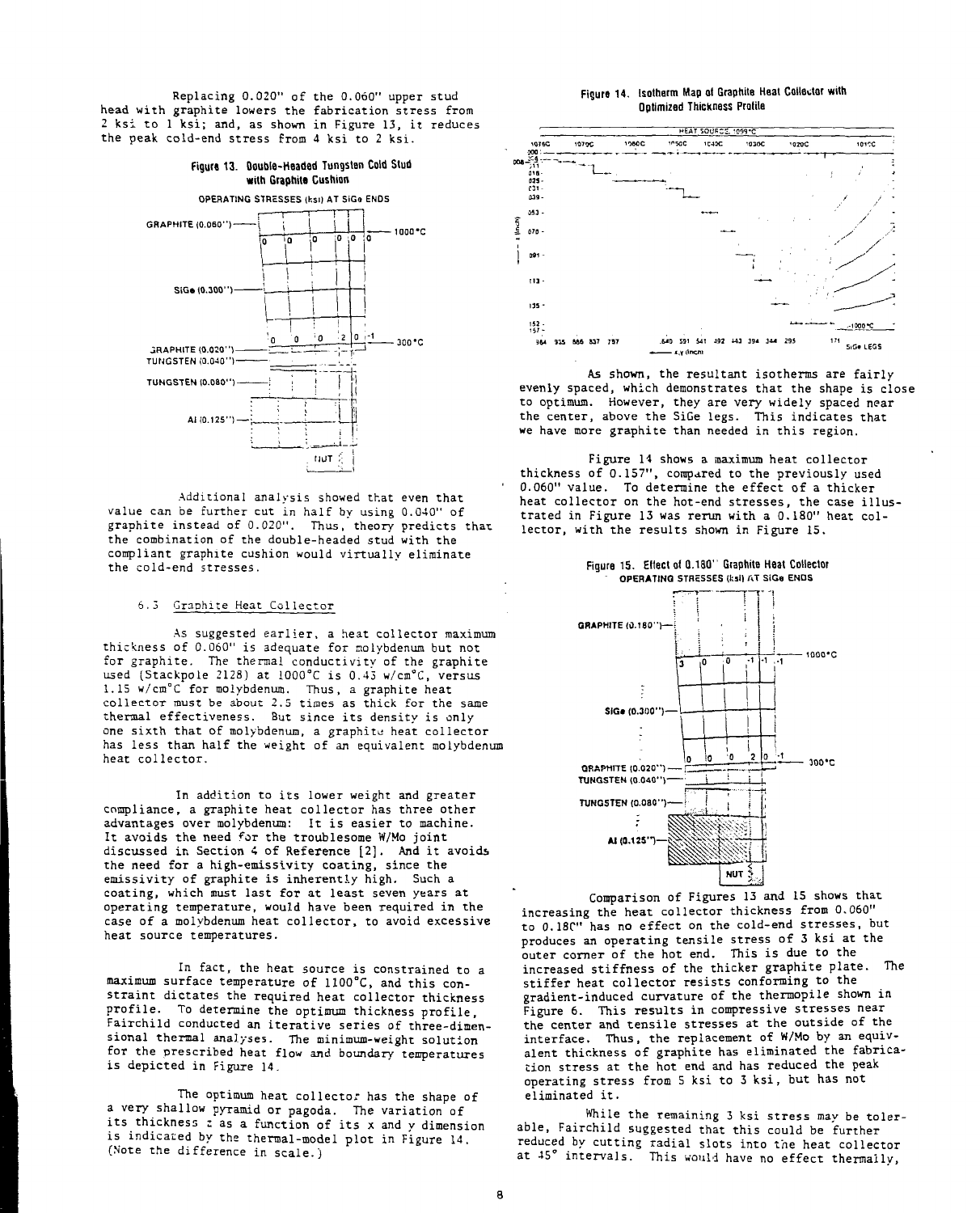but would make it easier for the heat collector to bend and to conform to the curvature of the thermopile caused by the temperature gradient.

To determine whether this would in fact reduce the tensile stress at the hot end's outer corner, the case illustrated in Figure IS was modified analytically by assuming 45° slots penetrating the full thickness of the heat collector. The effect of this slotting is shown in Table 9.

**Table 9. Effect ot Slotting Graphite Heat Collector**

|                              | Table 9.                           |                    |                   |                                           | Effect of Slotting Graphite rieat Construct |  |  |  |  |  |
|------------------------------|------------------------------------|--------------------|-------------------|-------------------------------------------|---------------------------------------------|--|--|--|--|--|
|                              |                                    |                    |                   | UNSLOTTED                                 |                                             |  |  |  |  |  |
| <b>SLOTTED</b>               |                                    |                    |                   |                                           |                                             |  |  |  |  |  |
| CASE .                       |                                    |                    | 18                | 26                                        |                                             |  |  |  |  |  |
| Housing Wall                 |                                    |                    | A۱                | AI                                        |                                             |  |  |  |  |  |
| SiGe Exp Coeff<br>Cold Stud: |                                    |                    | σm                | σm                                        |                                             |  |  |  |  |  |
| Material                     |                                    |                    | <b>W/W/C</b>      | <b>WAVIC</b>                              |                                             |  |  |  |  |  |
|                              | Thickness (mil)<br>Heat Collector: |                    | 80/40/20 80/40/20 |                                           |                                             |  |  |  |  |  |
| Material                     |                                    |                    | c                 | c                                         |                                             |  |  |  |  |  |
|                              | Thickness (mil)                    |                    | 180               | 180.7                                     | *Slotted at 45" intervals                   |  |  |  |  |  |
|                              |                                    | Radial<br>Position |                   |                                           |                                             |  |  |  |  |  |
|                              |                                    |                    | ٥                 | ۱                                         |                                             |  |  |  |  |  |
|                              | <b>Hot End</b>                     | 1<br>J             | O<br>o            | O<br>o                                    |                                             |  |  |  |  |  |
| <b>AFTER FABRICATION</b>     |                                    |                    | $\mathbf 0$       | Û                                         |                                             |  |  |  |  |  |
|                              |                                    | 5<br>ă             | Q<br>f.           | O<br>ō                                    |                                             |  |  |  |  |  |
|                              |                                    |                    | o                 | ō                                         |                                             |  |  |  |  |  |
|                              |                                    | ı<br><sup>3</sup>  | o<br>O            | 0<br>0                                    |                                             |  |  |  |  |  |
|                              | Cold End                           | A                  | 0                 | O                                         |                                             |  |  |  |  |  |
|                              |                                    | 5<br>ß             | 0<br>1            | Q<br>$\mathbf{I}$                         |                                             |  |  |  |  |  |
|                              |                                    |                    |                   |                                           |                                             |  |  |  |  |  |
|                              |                                    |                    | 1<br>- 1          | 2<br>٥                                    | <b>New Stress Near Center</b>               |  |  |  |  |  |
|                              |                                    | 2<br>J             | - 1               | $\begin{smallmatrix}0\0\end{smallmatrix}$ |                                             |  |  |  |  |  |
|                              | Hot End                            |                    | O                 |                                           |                                             |  |  |  |  |  |
|                              |                                    | 5<br>6             | $\frac{0}{3}$     | $\frac{0}{1}$                             | Corner Stress Much Raduced                  |  |  |  |  |  |
| IN OPERATION                 |                                    |                    | 4                 | - 1                                       |                                             |  |  |  |  |  |
|                              |                                    | 2<br>3             | ٥<br>2            | ٥<br>2                                    |                                             |  |  |  |  |  |
|                              | Cold End                           | ś                  | o                 | 0                                         |                                             |  |  |  |  |  |
|                              |                                    | 5<br>ń             | ٥<br>Ō            | 0<br>o                                    |                                             |  |  |  |  |  |
|                              |                                    |                    |                   |                                           |                                             |  |  |  |  |  |

As can be seen, slotting the 0.180"-thick heat collector reduces the operating stress at the hot end's corner from 3 ksi to 1 ksi, but produces a tensile stress of 2 ksi at the center. However, Fairchild suggested that this *2* ksi stress could be reduced by slotting the heat collector to less than its full thickness, as illustrated by the dashed line in Figure 16; and by adding a countersink hole at the center of its hot surface, as illustrated by the solid line.

**Figure 16. Isoiherm Map ot Graphite Heat Collector with Optimized Thickness Prattle**



The reason for the countersink hole is that there is more graphite near the center of the heat collector than is needed. Removing this unneeded material by countersinking does not significantly affect the temperature distribution, but does lighten the heat collector and reduce its stiffness, thereby reducing the hot-end SiGe stresses. As shown in Fipure 17, a multicouple with a graphite heat collector incorporating the suggested slots and countersink has been built by Thermo Electron, and is undergoing evaluation tests.



#### 6. 4 Vibrar ion Test

The above analyses indicate that the use of a graphite cushion and graphite heat collector is beneficial in reducing thermal stresses in the SiGe thermopile. This makes it important to determine whether the graphite components can, in fact, be bonded to their neighbors; and whether these components and their neighbors will survive the predicted launch vibration loads.

To help answer these questions, Thermo Electron fabricated a multicouple with a graphite cushion and heat collector, as illustrated in Figure 18. To bond the thermopile to the heat collector, its contact area was first coated with a 0.004"-thick layer of CVD tungsten. This was then bonded to the SiMo hot shoes by means of a high-temperature (1100°C) glass layer, as in previous multicouples. In the case of the coldend graphite cushion, no tungsten coating was required, since the low-temperature glass (680°C) was found to wet the graphite well. The lower face of the graphite cushion was bonded to the tungsten stud by means of a Nioro braze joint.



CVD TUNGSTEN



The above multicouple was first performancetested (at design temperature) at Thermo Electron, then vibration-tested at Fairchild, and then performancetested again at Thermo Electron. As can be seen, the multicouple employed a single-headed cold stud. To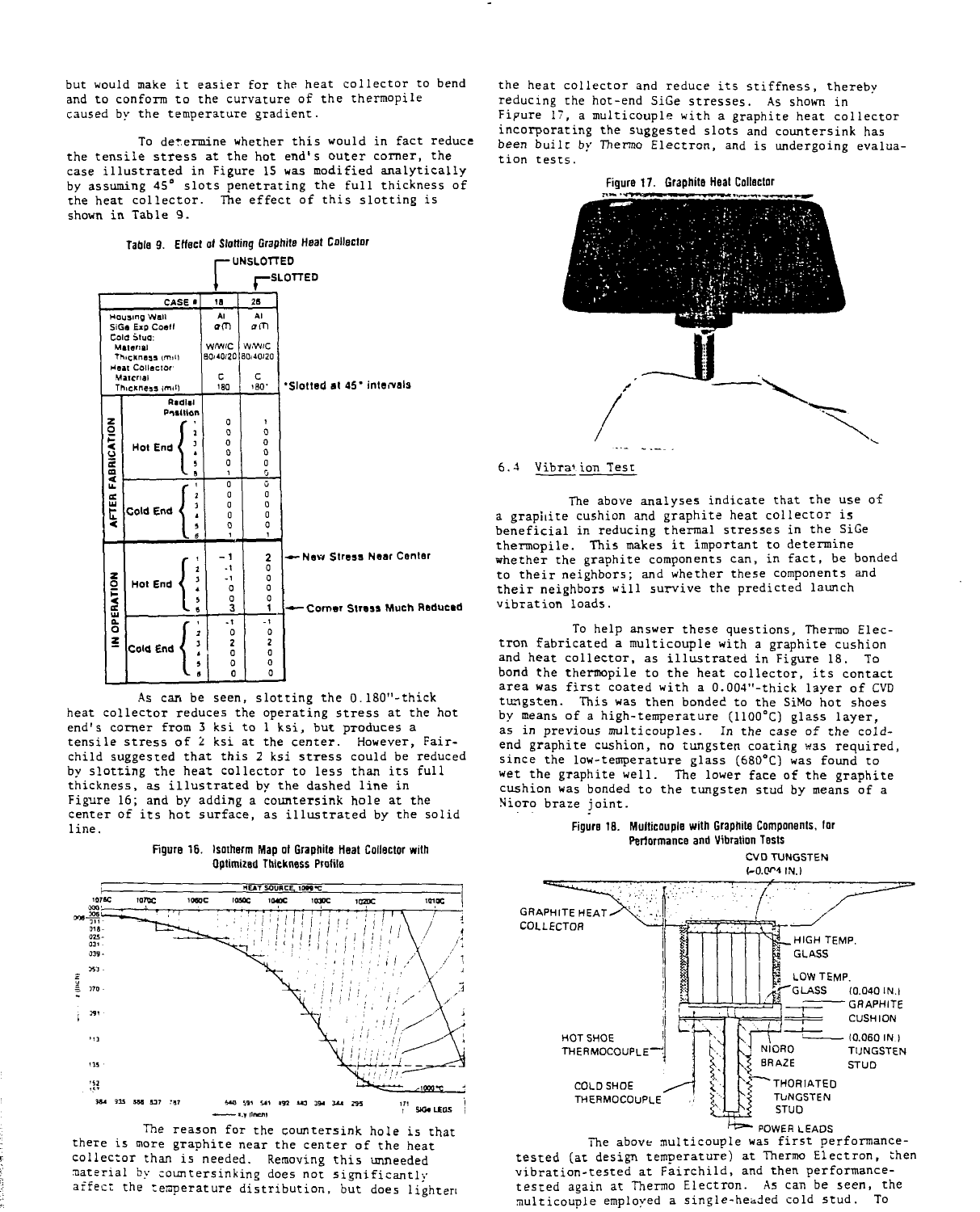avoid the previously observed thermal stresses due to the aluminum wall expansion, the multicouple was tested without any wall. Instead, it was cooled by clamping a chill block directly to the stud pin. Its performance was found to be good, both before and after the vibration test, with no significant degradation.

In the flight generator, the launch loads on the multicouple are not only those due to its own weight, but also those due to the weight of the multifoil insulation package, which is substantial. The multifoil insulation is supported only by the multicouples in the flight generator. During launch, this can result in significant additional shear loads and tensile loads on the SiGe thermopile and on the heat collector bond.

To simulate this effect, the vibration test designed by Fairchild employs a 2 x 3 multicouple array, supporting a corresponding multifoil package, as shown in Figure 19. Five of those multicouples are dummies, to simulate the foil support provided by neighboring elements. Only one (of the two middle ones) is a real nulticouple.

**Figure 19. Multicouplo Vibration TasI Fixture**



The multicouple depicted in Figure 18 was subjected to 2-minute random-vibration tests on three axes, based on currently predicted levels for the shuttle-launched Galileo and ISPM missions. Each of the three directions was subjected to an  $8.11$  grms acceptance test and a 11.2 grms qualification test. In addition, the z-direction (parallel to the multicouple axis) was subjected to a 22.6 grms overtest. Tnc power spectrum for that test is lepicted by the jagged curve in Figure 20.





No damage was observed in the above tests, except for some minor fracture at the thin corner of the graphite heat collector. This can be avoided by truncating the comers in future heat collectors, without significant effect on multicouple performance. The in-gradient electrical performance of the tested multicouple was unchanged by the vibration test.

#### 7. Summary

The analysis described in this paper has identified the causes of the thermal-stress problems revealed by the preceding tests. The principal problem was shown to be the result of the high expansion coefficient of the aluminum housing wall. To alleviate these problems, the paper described a number of design changes, including the use of a double-headed stud with a 0.040" graphite cushion at the multicouple's cold end, and the use of a graphite heat collector with stress-relief slots at its hot end. The combined effect of these changes is summarized in Table 10.





As can be seen, these design changes have virtually eliminated the previous fabrication stresses at the hot and cold corners, the previous operating stress at the hot corner, and the extremely high operating stress at the center of the cold end. Alternative solutions for relieving these and some other problems are described in the next paper [4J.

#### Acknowledement

The author takes pleasure in acknowledging that the work described .albnabetically): ^ M. Lck, f. sline, !1. kling, M.<br>J. Sewell of Falrcnild, and s. Hagen, F. Huffman. Thermo *Llvaron.*

#### REFERENCES:

- [1] A. Schock, "Modular Isotopic Theraoelectric Generator", Proceedings of the 1981 LECEC, Voluae 1, ?g. 527.
- [2] A, Schock, "MITG Test Assembly Design and Fabrication", Proceedings<br>of the 1983 IEC3C, previous paper.
- [3] M. Eck, M. Mukunda, "MITG iest Procedure and Results", Proceedings of the 1983 IECEC, preceding paper.
- [4] A. Schock, "Revised MITG Design, Pabrication Procedure, and Performance Predictions", Proceedings at the 1333 IECSC, next paper.
- [5] J. Newell, "Structural Analysis of a Thermoelectric Generator Element", MSC'Y-ViTnAN Jser' s Ionfsr:nce, Pasaaena, Caliramia. March 1933.